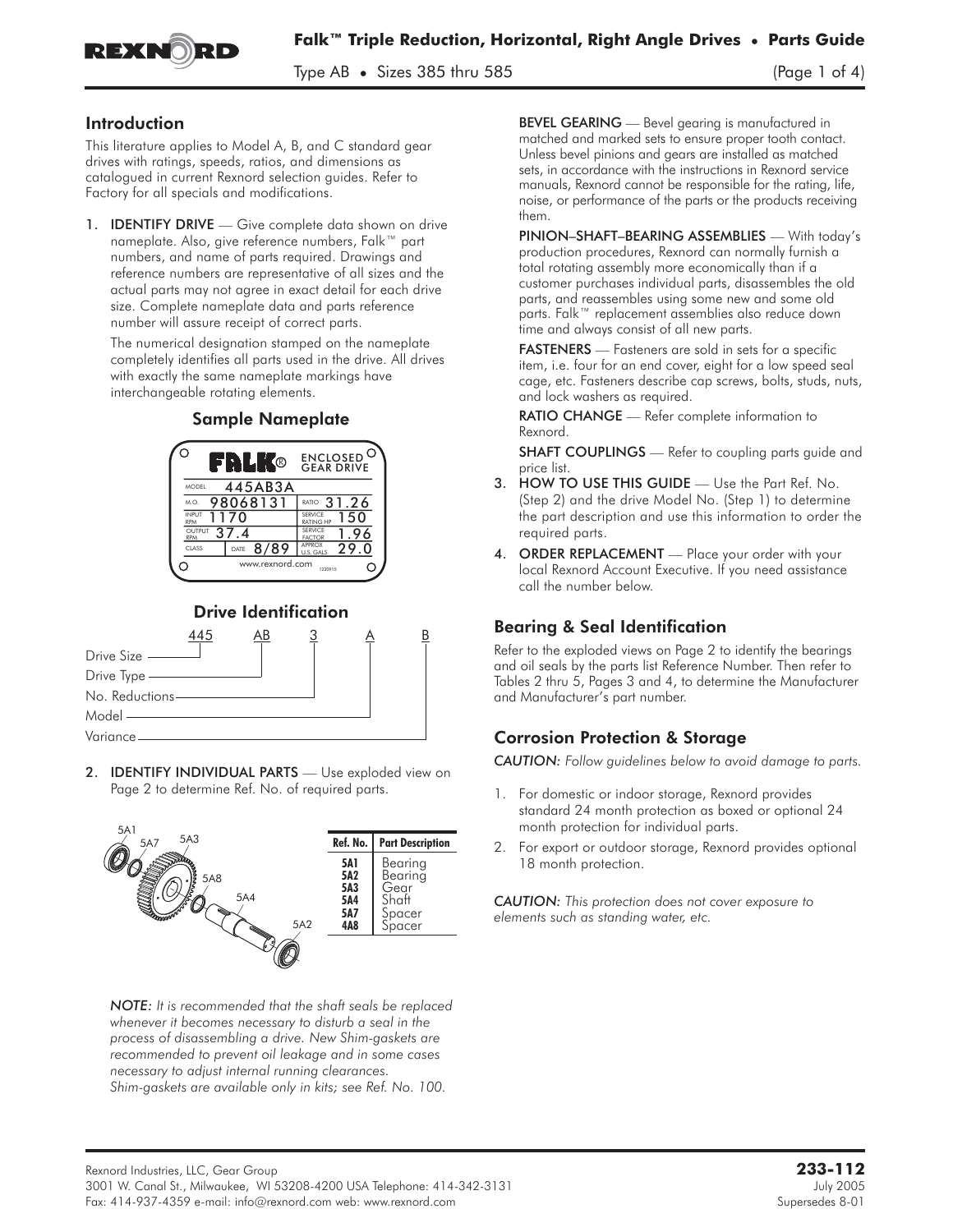

Parts Diagram



NOTE: Figures 1-3 are not used for this size range or reduction.<br>Figure 4







33 32

Rexnord Industries, LLC, Gear Group<br>July 2005 July 2005 July 2005 3001 W. Canal St., Milwaukee, WI 53208-4200 USA Telephone: 414-342-3131 Fax: 414-937-4359 e-mail: info@rexnord.com web: www.rexnord.com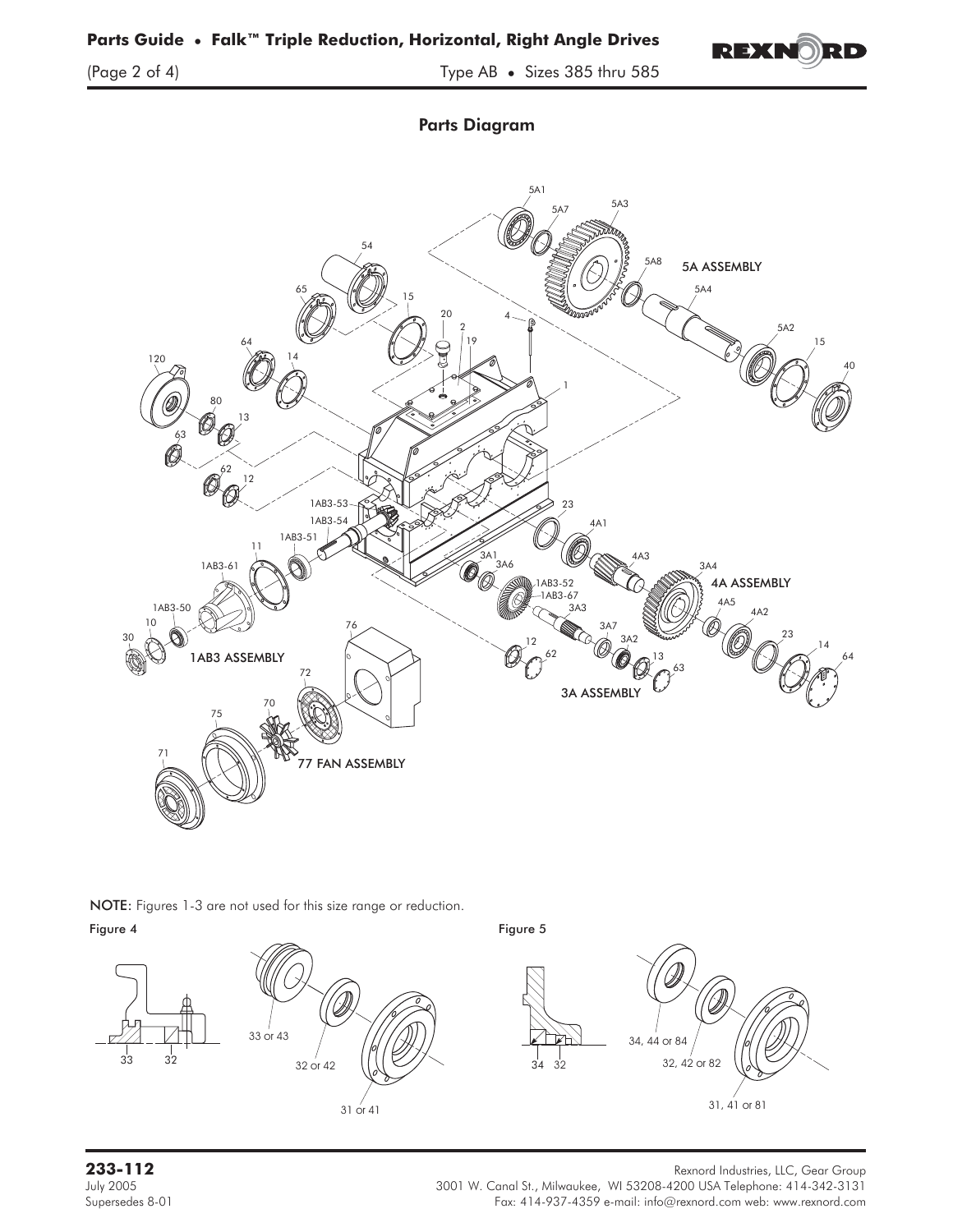

Type AB • Sizes 385 thru 585 (Page 3 of 4)

#### TABLE 1 — Parts List

| Ref. No.           | <b>Part Description</b>                                               |  |  |  |  |  |  |
|--------------------|-----------------------------------------------------------------------|--|--|--|--|--|--|
| 1                  | Housing (Consists of Base & Cover & all Hardware)                     |  |  |  |  |  |  |
| 2                  | Inspection Cover                                                      |  |  |  |  |  |  |
| 4                  | Dipstick                                                              |  |  |  |  |  |  |
| 10<br>11           | Shim Gasket, High Speed Shaft<br>Shim Gasket, High Speed Bearing Cage |  |  |  |  |  |  |
| 12                 | Shim Gasket, Blind Bore                                               |  |  |  |  |  |  |
| 13                 | Shim Gasket, Int. Pinion<br>Shim Gasket, Low Speed Pinion Shaft       |  |  |  |  |  |  |
| 14                 |                                                                       |  |  |  |  |  |  |
| 15                 | Shim Gasket, Low Speed Shaft                                          |  |  |  |  |  |  |
| 19<br>20           | Gasket, Inspection Cover<br>Air Vent                                  |  |  |  |  |  |  |
| 23                 | Spacer, Bearing, Low Speed Pini <u>on</u>                             |  |  |  |  |  |  |
| 30                 | High Speed Seal Cage Assembly                                         |  |  |  |  |  |  |
| 31                 | Cage, Seal, High Speed<br>Seal, Exclusion, High Speed                 |  |  |  |  |  |  |
| 32<br>33           |                                                                       |  |  |  |  |  |  |
| 34                 | Šeal, Bush., High Speed<br>Seal, Oil, High Speed<br>See Figures       |  |  |  |  |  |  |
| 40                 | Low Speed Seal Cage Assembly<br>4 & 5                                 |  |  |  |  |  |  |
| 41                 | Cage, Seal, Low Speed<br>Seal, Exclusion, Low Speed                   |  |  |  |  |  |  |
| 42                 |                                                                       |  |  |  |  |  |  |
| 43<br>44           | Seal, Bush., Low Speed<br>Seal, Oil, Low Speed                        |  |  |  |  |  |  |
| 54                 | Guard, Low Speed Shaft                                                |  |  |  |  |  |  |
| 62                 | Cover, End, Blind Bore                                                |  |  |  |  |  |  |
| 63                 | Cover, End, Intermediate<br>Cover, End, Low Speed Pinion              |  |  |  |  |  |  |
| 64<br>65           | Cover, End, Low Speed                                                 |  |  |  |  |  |  |
| 70                 | Fan                                                                   |  |  |  |  |  |  |
| 71                 | Fan Guard                                                             |  |  |  |  |  |  |
| 72                 | Grill/Backplate                                                       |  |  |  |  |  |  |
| 75<br>76           | Fan Shroud<br>Drive Shroud                                            |  |  |  |  |  |  |
| 77                 |                                                                       |  |  |  |  |  |  |
| 80                 | Fan Assembly<br>Intermediate Seal Cage Assembly                       |  |  |  |  |  |  |
|                    | (For Use with Backstop)<br>See Figures                                |  |  |  |  |  |  |
| 81<br>82           | Cage, Seal<br>Seal, Exclusion<br>Seal, Oil<br>4 & 5                   |  |  |  |  |  |  |
| 84                 |                                                                       |  |  |  |  |  |  |
| 100                | Shim Gasket Kit                                                       |  |  |  |  |  |  |
|                    | (Includes Ref. Nos.:10, 11, 12, 13, 14, 15 & 19)                      |  |  |  |  |  |  |
| 120                | Backstop                                                              |  |  |  |  |  |  |
| 1AB3-50            | Bearing, High Speed                                                   |  |  |  |  |  |  |
| 1AB3-51<br>1AB3-52 | Bearing, High Speed<br>Gear, Bevel                                    |  |  |  |  |  |  |
| 1AB3-53            | Pinion, Bevel                                                         |  |  |  |  |  |  |
| 1AB3-54            | Shaft, High Speed                                                     |  |  |  |  |  |  |
| 1AB3-61            | Cage, High Speed Bearing<br>Hub, Bevel Gear                           |  |  |  |  |  |  |
| 1AB3-67<br>1AB3-70 | <b>Bevel Set</b>                                                      |  |  |  |  |  |  |
|                    |                                                                       |  |  |  |  |  |  |
| 3A 1<br>3A2        | Bearing, Int. Shaft<br>Bearing, Int. Shaft                            |  |  |  |  |  |  |
| 3A3                | Pinion & Shaft, Int.                                                  |  |  |  |  |  |  |
| 3A4                | Gear, Int.                                                            |  |  |  |  |  |  |
| 3A6                | Spacer, Bevel Gear/Bearing                                            |  |  |  |  |  |  |
| 3A7                | Spacer, Pinion/Bearing                                                |  |  |  |  |  |  |
| 4A1<br>4A2         | Bearing, Low Speed Pinion Shaft<br>Bearing, Low Speed Pinion Shaft    |  |  |  |  |  |  |
| 4A3                | Pinion                                                                |  |  |  |  |  |  |
| 4A5                | Spacer, Gear                                                          |  |  |  |  |  |  |
| 5A1                |                                                                       |  |  |  |  |  |  |
| 5A2                | Bearing, Low Speed Shaft<br>Bearing, Low Speed Shaft                  |  |  |  |  |  |  |
| 5A3                | Gear, Low Speed<br>Shaft, Low Speed<br>Spacer, Bearing/Gear           |  |  |  |  |  |  |
| 5A4<br>5A7         |                                                                       |  |  |  |  |  |  |
| 5A8                | Spacer, Gear/Shaft                                                    |  |  |  |  |  |  |

#### TABLE 2 — Oil Seals/Falk™ Part Numbers

| <b>DRIVE</b><br><b>SIZE</b>            | Reference No.                                            |                                                                |                                                          |                                                            |                                                           |                                                |                                                |  |
|----------------------------------------|----------------------------------------------------------|----------------------------------------------------------------|----------------------------------------------------------|------------------------------------------------------------|-----------------------------------------------------------|------------------------------------------------|------------------------------------------------|--|
|                                        | 32                                                       | 33                                                             | 34                                                       | 42                                                         | 44                                                        | 82                                             | 84                                             |  |
| 385<br>405<br>425<br>445<br>465        | 913018<br>913018<br>912993<br>912993<br>913030           | 5741339<br>5741073<br>5741339<br>5741339<br>5743622            | 912946<br>912946<br>912994<br>912994<br>913031           | 913014<br>913000<br>913016<br>913004<br>913023             | 913015<br>913001<br>913017<br>913005<br>913024            | 913032<br>912991<br>913012<br>912995<br>912997 | 913033<br>912992<br>913013<br>912996<br>912998 |  |
| 485<br>505<br>525<br>545<br>565<br>585 | 912995<br>913028<br>913028<br>913014<br>913002<br>913002 | 5741071<br>5743648<br>5743648<br>5741076<br>5742158<br>5742158 | 912996<br>913029<br>913029<br>913015<br>913003<br>913003 | 912827<br>913025<br>912901<br>912550<br>2909092<br>2911930 | 912554<br>912769<br>912626<br>913034<br>2909091<br>912808 | 913014<br>912999<br>912999                     | 913015<br>912310<br>912310                     |  |

### TABLE 3 — Bearings/Falk™ Part Numbers

| <b>DRIVE</b>                           | Reference No.                                            |                                                          |                                                          |                                                          |                                                           |                                                          |                                                                   |                                                |
|----------------------------------------|----------------------------------------------------------|----------------------------------------------------------|----------------------------------------------------------|----------------------------------------------------------|-----------------------------------------------------------|----------------------------------------------------------|-------------------------------------------------------------------|------------------------------------------------|
| <b>SIZE</b>                            | 1AB3-50 1AB3-51                                          |                                                          | 3A 1                                                     | 3A2                                                      | 4A1                                                       | 4A2                                                      | 5A1                                                               | 5A2                                            |
| 385<br>405<br>425<br>445<br>465        | 920615<br>920615<br>919242<br>919242<br>920698           | 921820<br>921820<br>921815<br>921817<br>2920380          | 921856<br>921809 $\star$<br>921895<br>921678<br>921443   | 921856<br>921809 $\star$<br>921895<br>921899 ‡<br>921551 | 921893<br>921899 1<br>921552<br>921443<br>921541          | 921893<br>921899†<br>921552<br>921443<br>921541          | 921414<br>921674<br>921881<br>921439<br>920570                    | 971414<br>921674<br>921881<br>921439<br>920570 |
| 485<br>505<br>525<br>545<br>565<br>585 | 919065<br>920713<br>920713<br>921911<br>921862<br>921862 | 971819<br>921818<br>921818<br>921911<br>921862<br>921862 | 921541<br>921470<br>921470<br>921481<br>921901<br>921905 | 921459<br>921470<br>921470<br>921481<br>921901<br>921905 | 921470<br>921481<br>921901<br>919680<br>1919118<br>919319 | 921470<br>921481<br>921901<br>919680<br>919118<br>919319 | 2915524 2915524<br>919284<br>919096<br>920704<br>919945<br>919119 | 919284<br>919096<br>920704<br>919945<br>919119 |

- Use 2916560 for ratios 18.60 thru 32.07, Model C.

† Use 921876 for ratios 18.60 thru 27.28, Model A.

‡ Use 921678 for ratios 18.19 and 21.48.

- Use 921443 for ratios 18.19, 20.99 and 34.54.

Use 921541 for ratios 17.99 thru 22.55.